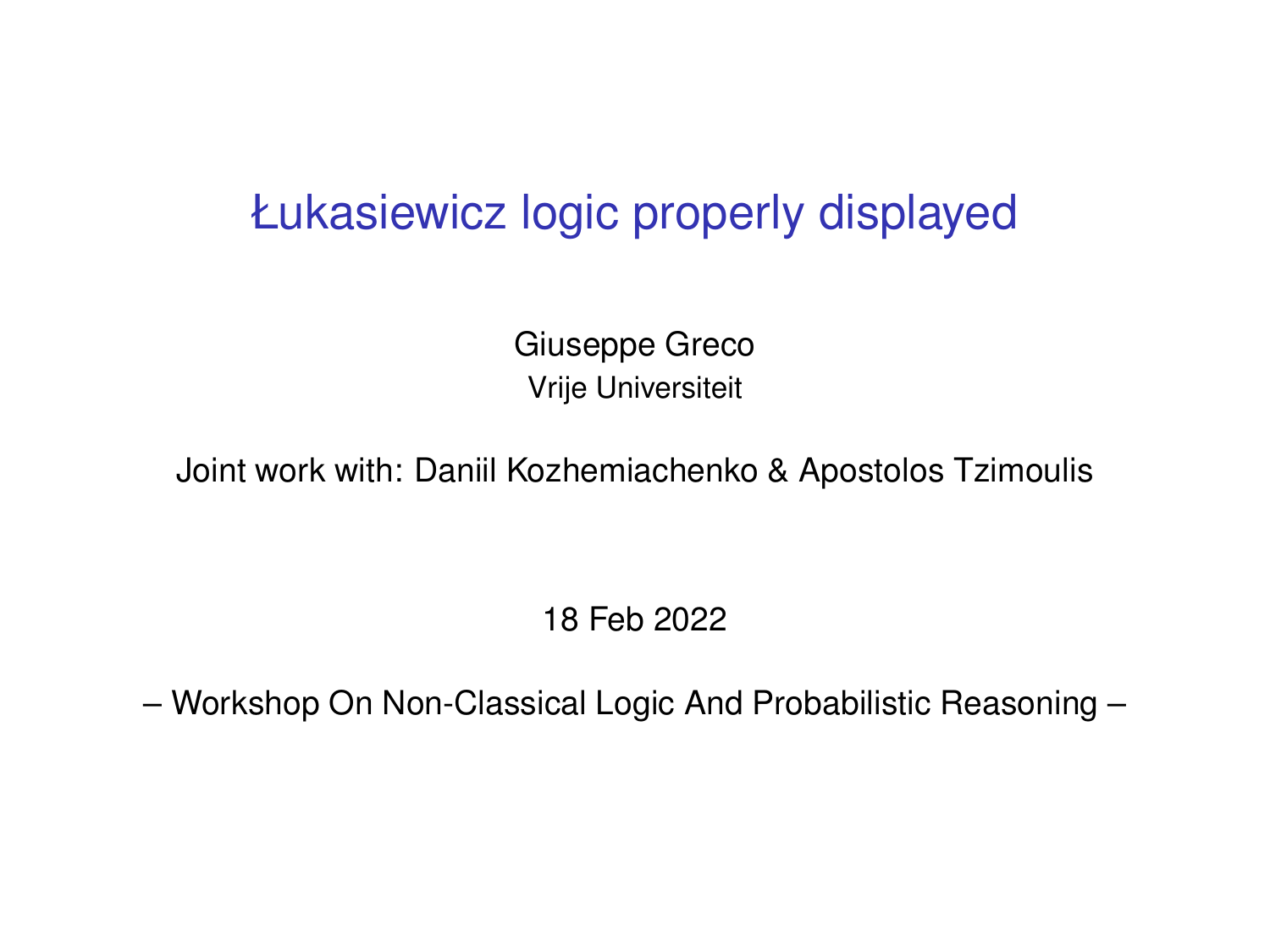#### Desiderata and our contributions

**Mathematical fuzzy logics** are often motivated by semantic considerations: representing and reasoning about truth degrees.

Hilbert systems are a convenient formalism for presenting logics corresponding to classes of algebras.

**Structural proof theory** studies the structure and properties of proofs.

Sequent calculi are a fundamental tool in showing that proofs can be organized as to preserve analitycity. A core line of research focuses on the algorithmic generation of rules.

Problem: The distinctive axiom of Łukasiewicz logic is not analyticinductive (not even canonical).

Solution (work in progress): refinement of the general theory where

- $\blacktriangleright$  all the logical rules are standard and reflect the basic order-theoretic properties of the operators;
- $\triangleright$  the specific features of the logic are captured by structural rules (modularity);
- $\blacktriangleright$  all rules are automatically generated via a generalization of the algorithm ALBA (uniformity).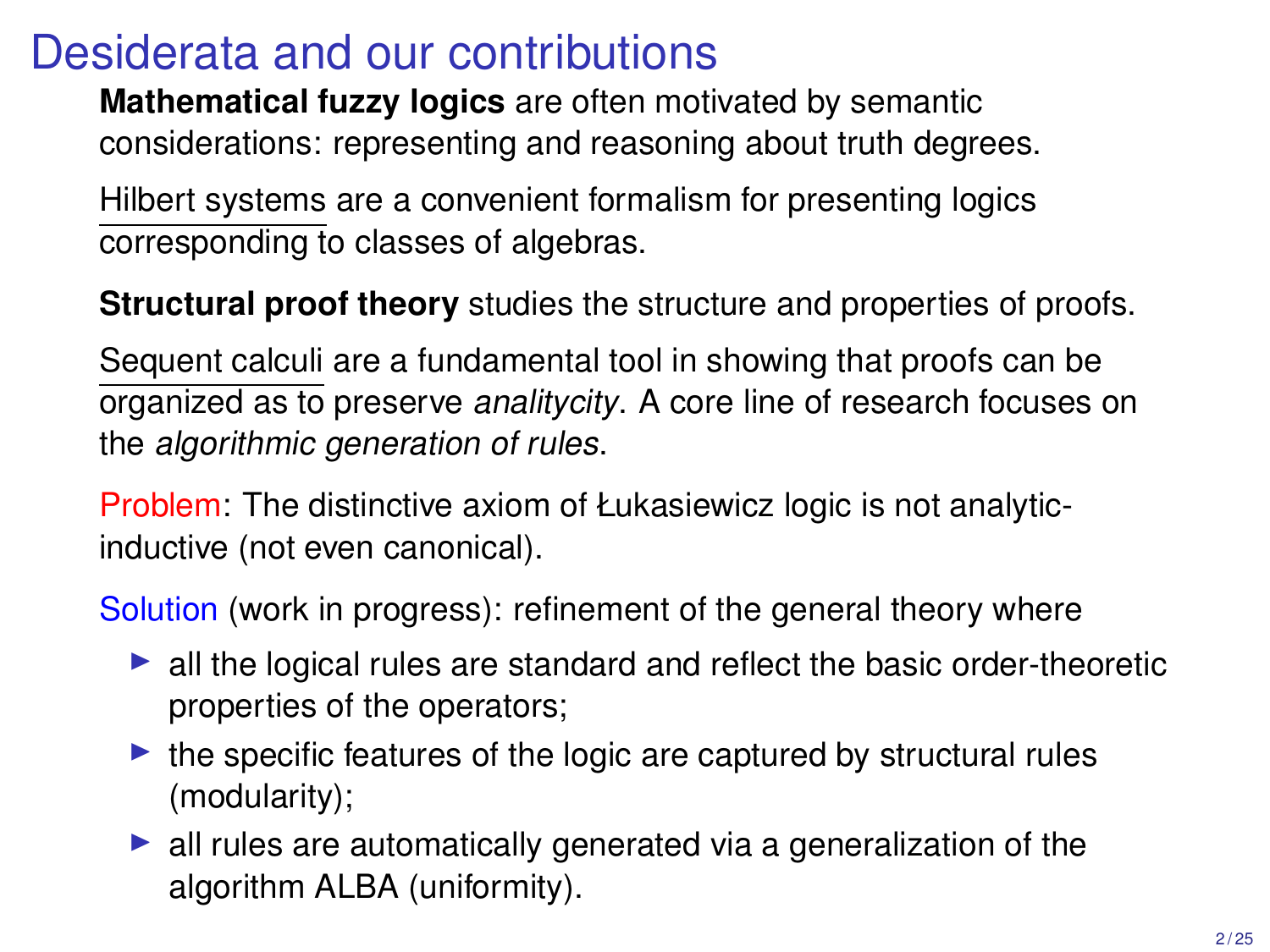## General methodology

#### **Multi-type (algebraic) proof theory**

- $\triangleright$  (constructive) canonical extensions algebra, (formal) topology
- $\triangleright$  unified correspondence theory duality
- In proper display calculi structural proof theory

#### **Proof calculi with a uniform metatheory**

- ▶ supporting an **inferential theory of meaning**
- **Exercise 2 canonical cut elimination** and **subformula property**
- ▶ soundness, completeness, conservativity

#### **Range**

- $\triangleright$  non classical (first order) logics: linear logic, bi-lattices, semi De Morgan logic, (monotone) modal logics, dynamic epistemic logic . . .
- $\blacktriangleright$  ... LEs and their analytic inductive axiomatic extensions.
- $\blacktriangleright$  Łukasiewicz logic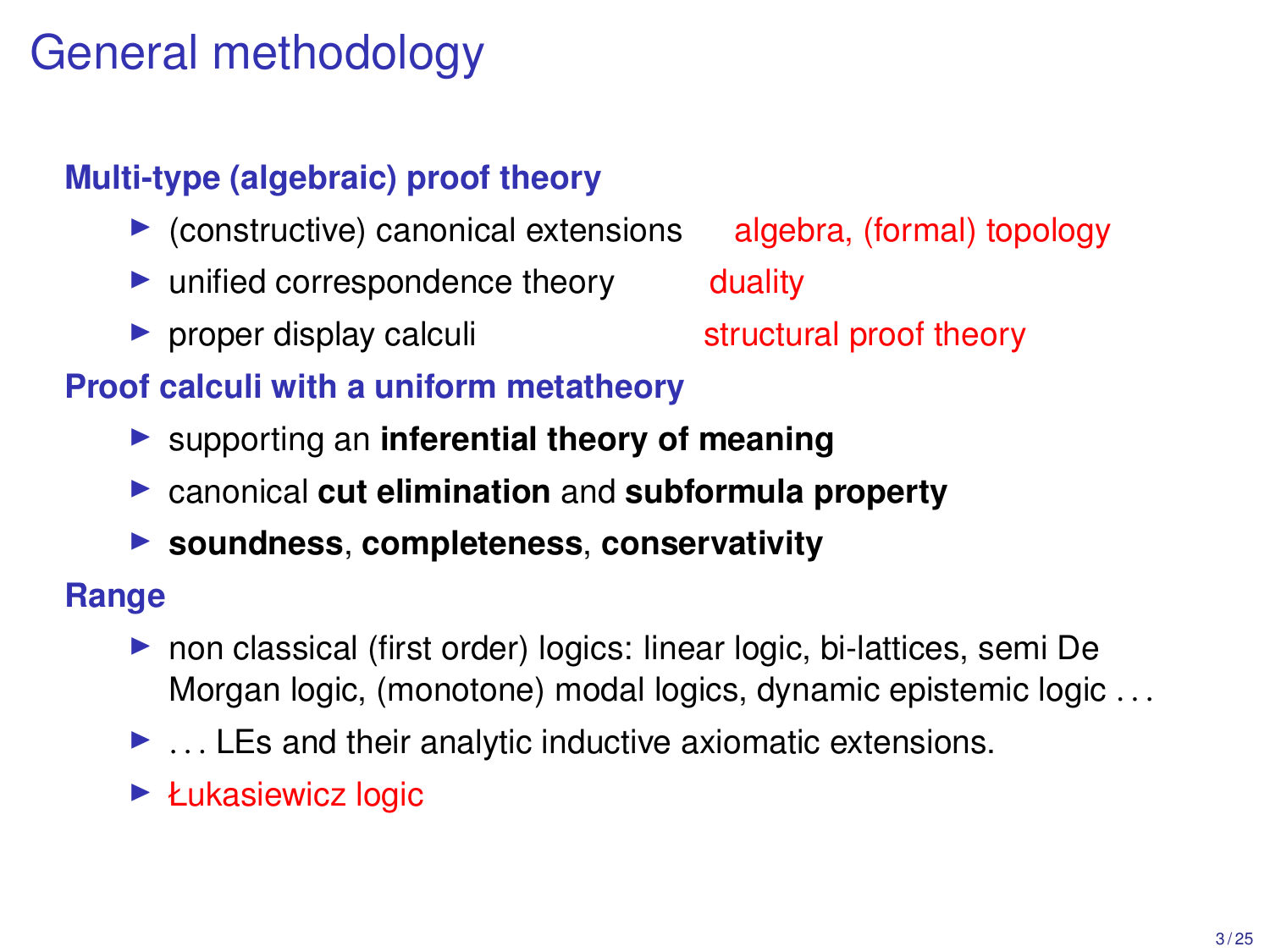#### Łukasiewicz connectives

(standard) evaluations are  $v :$  Form  $\longrightarrow$  [0, 1].

$$
(A \rightarrow B) \rightarrow B \equiv A \lor B = \max\{x, y\}
$$
  
\n
$$
A \odot (A \rightarrow B) \equiv A \ominus (A \ominus B) \equiv A \land B = \min\{x, y\}
$$
  
\n
$$
\neg A \rightarrow B \equiv A \oplus B = \min\{1, x + y\}
$$
  
\n
$$
\neg (A \rightarrow \neg B) \equiv \neg (\neg A \oplus \neg B) \equiv A \odot B = \max\{0, x + y - 1\}
$$
  
\n
$$
\neg (A \rightarrow B) \equiv A \ominus B = \min\{1, 1 - x + y\}
$$
  
\n
$$
\neg (A \rightarrow B) \equiv A \ominus B = \max\{0, x - y\}
$$
  
\n
$$
A \rightarrow 0 \equiv \neg A = 1 - x
$$
  
\n
$$
1 \equiv \neg 0 = 1
$$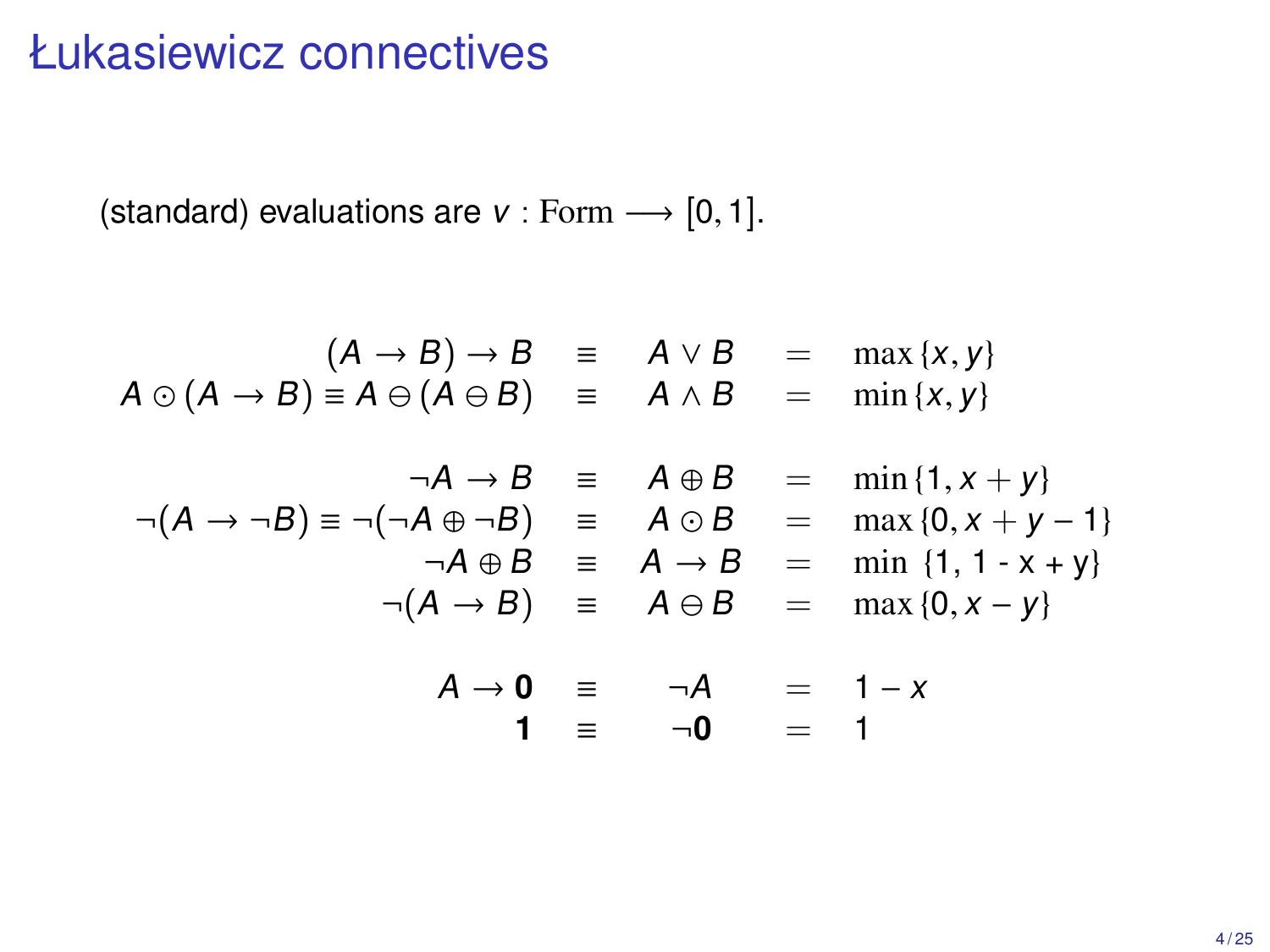## Algebraic semantics and logic

An MV-algebra  $\langle X, \oplus, \neg, 0 \rangle$  is a set X s.t.: MV1  $x \oplus (y \oplus z) = (x \oplus y) \oplus z$ MV2  $x \oplus y = y \oplus x$ MV3  $x \oplus 0 = x$  $MVA$   $\neg \neg x = x$  $M<sup>5</sup>$   $x \oplus \neg 0 = \neg 0$ MV6  $\neg(\neg x \oplus y) \oplus y = \neg(\neg y \oplus x) \oplus x$ 

Examples:  $[0, 1]$  with  $\oplus$  and  $\neg$  as defined above. The fragment  $\langle X, \vee, \neg, \perp \rangle$  of a Boolean algebra. The rational numbers in [0, 1] and the n-el. set  $\{0, 1/(n-1), \ldots, (n-2)/(n-1), 1\}$  are subalgebras of [0, 1].

A Hilbert-style axiomatization in the fragment  $\{\rightarrow, 0\}$  is the following:

$$
k1 \quad A \rightarrow (B \rightarrow A)
$$
  
\n
$$
k2 \quad (A \rightarrow B) \rightarrow ((B \rightarrow C)(A \rightarrow C))
$$
  
\n
$$
k3 \quad ((A \rightarrow B) \rightarrow B) \rightarrow ((B \rightarrow A) \rightarrow A) \quad \text{recall } (B \rightarrow A) \rightarrow A \equiv B \lor A
$$
  
\n
$$
k4 \quad ((A \rightarrow 0) \rightarrow (B \rightarrow 0)) \rightarrow (B \rightarrow A)
$$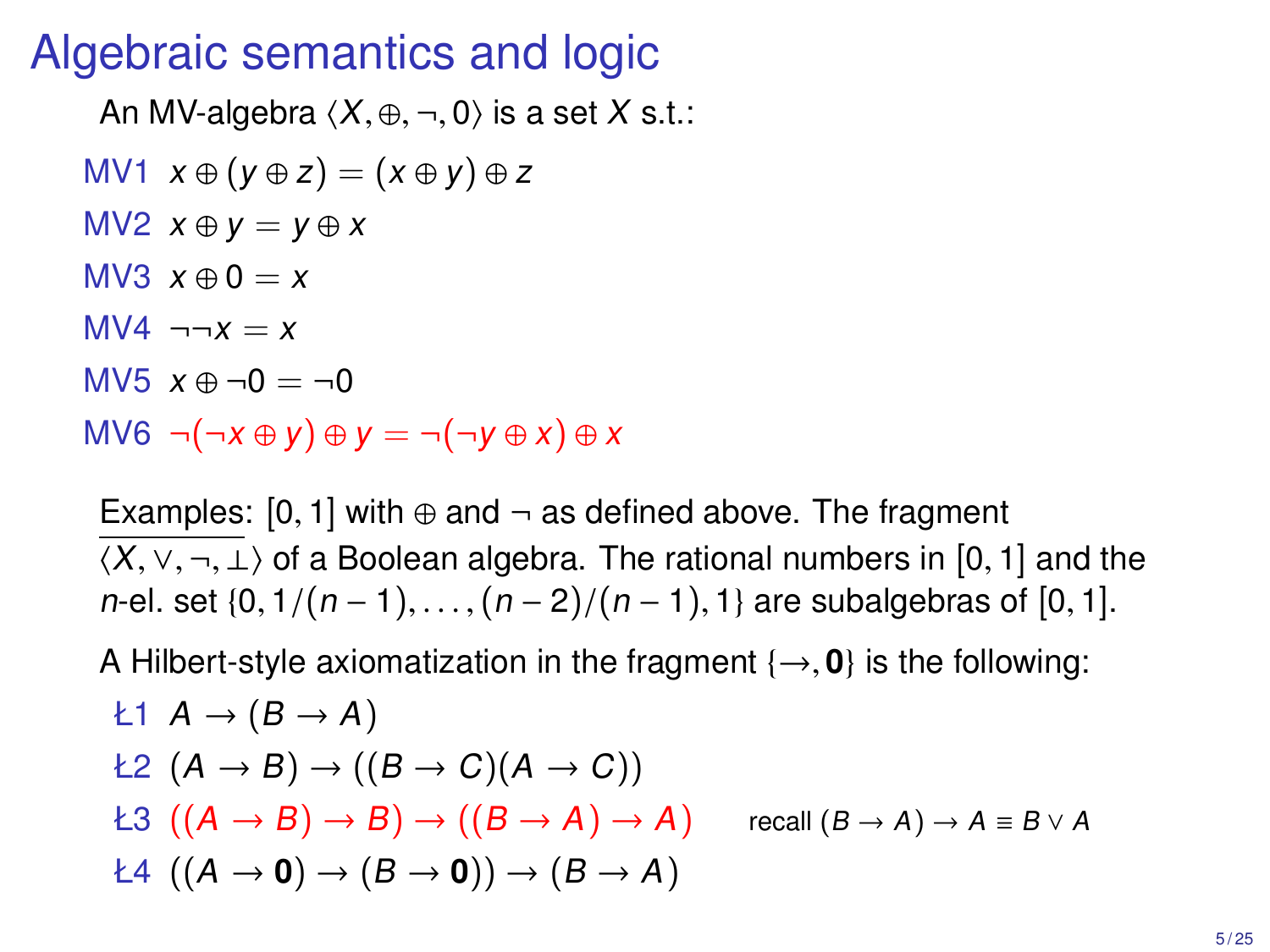## Display sequent calculi

- $\triangleright$  Natural generalization of Gentzen's sequent calculi;
- $\triangleright$  sequents  $X \Rightarrow Y$ , where X and Y are **structures**:
	- **-** formulas are **atomic structures**
	- **-** built-up: **structural connectives** (generalizing comma in sequents  $\varphi_1, \ldots, \varphi_n \Rightarrow \psi_1, \ldots, \psi_m$
	- **-** generation **trees** (generalizing sets, multisets, sequences)
- **Display property:**

$$
\frac{Y \Rightarrow X > Z}{X; Y \Rightarrow Z}
$$
\n
$$
\frac{Y; X \Rightarrow Z}{Y; X \Rightarrow Z}
$$
\n
$$
X \Rightarrow Y > Z
$$

 $X \Rightarrow Y > Z$ <br>display rules semantically justified by **adjunction** / **residuation** / **Galois connection**

► Canonical proof of cut elimination (via metatheorem)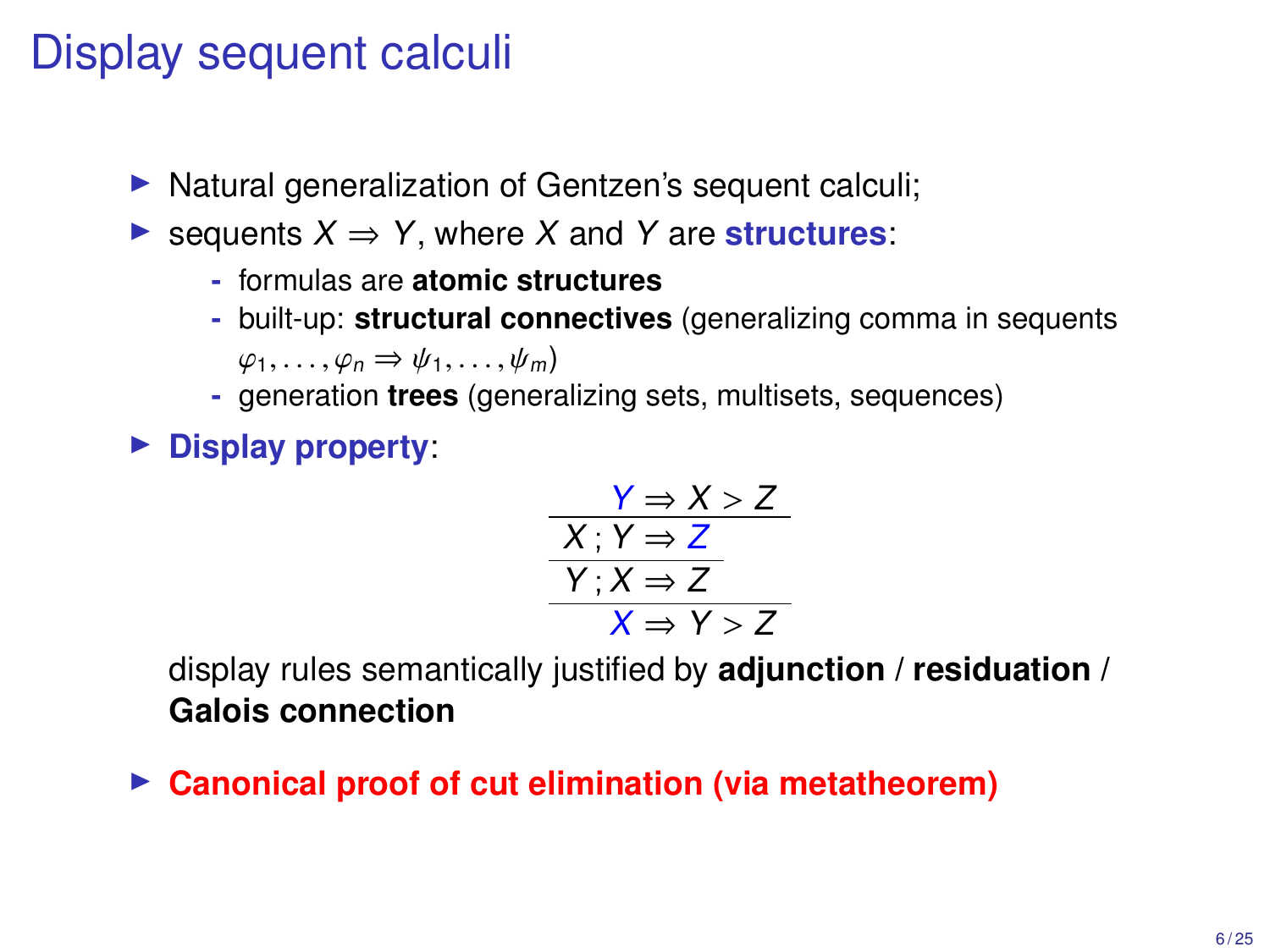# Multi-type proper display calculi

## **Definition**

A **proper display calculus** verifies each of the following conditions:

- 1. structures can disappear, formulas are **forever**;
- 2. **tree-traceable** formula-occurrences, via suitably defined congruence relation (same shape, position, non-proliferation)
- 3. **principal = displayed**
- 4. rules are closed under **uniform substitution** of congruent parameters within each type (Properness!);
- 5. **reduction strategy** exists when cut formulas are principal.
- 6. **type-uniformity** of derivable sequents;
- 7. **strongly uniform cuts** in each/some type(s).

#### Theorem (Canonical!)

Cut elimination and subformula property hold for any **proper display calculus**.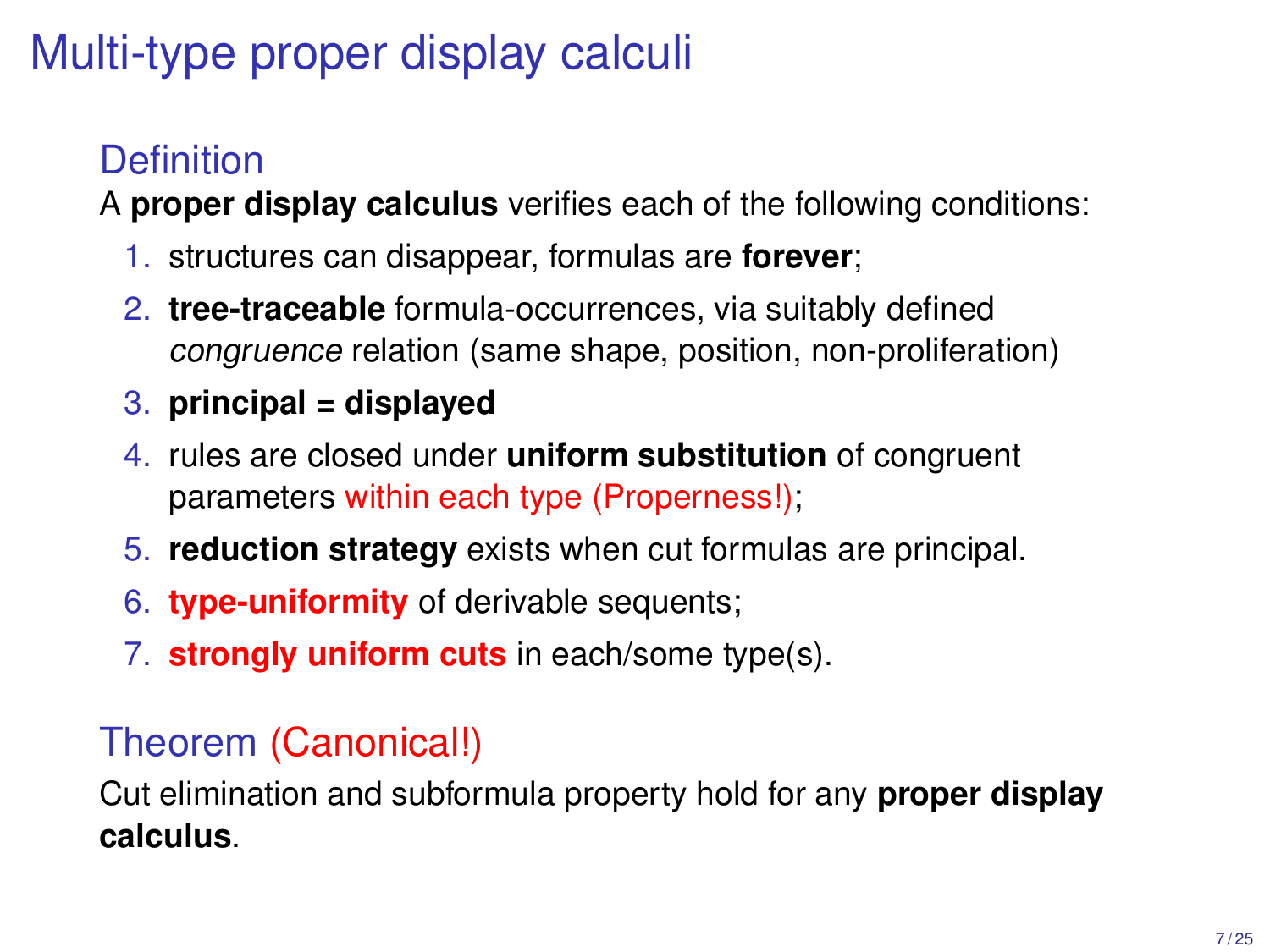## Which logics are properly displayable?

#### **Complete characterization:**

- 1. the logics of any **basic** normal (D)LE;
- 2. axiomatic extensions of these with **analytic inductive inequalities**:  $\rightsquigarrow$  unified correspondence



Analytic inductive  $\Rightarrow$  Inductive  $\Rightarrow$  Canonical

**Fact:** cut-elim., subfm. prop., sound-&-completeness, conservativity **guaranteed** by metatheoem + ALBA-technology.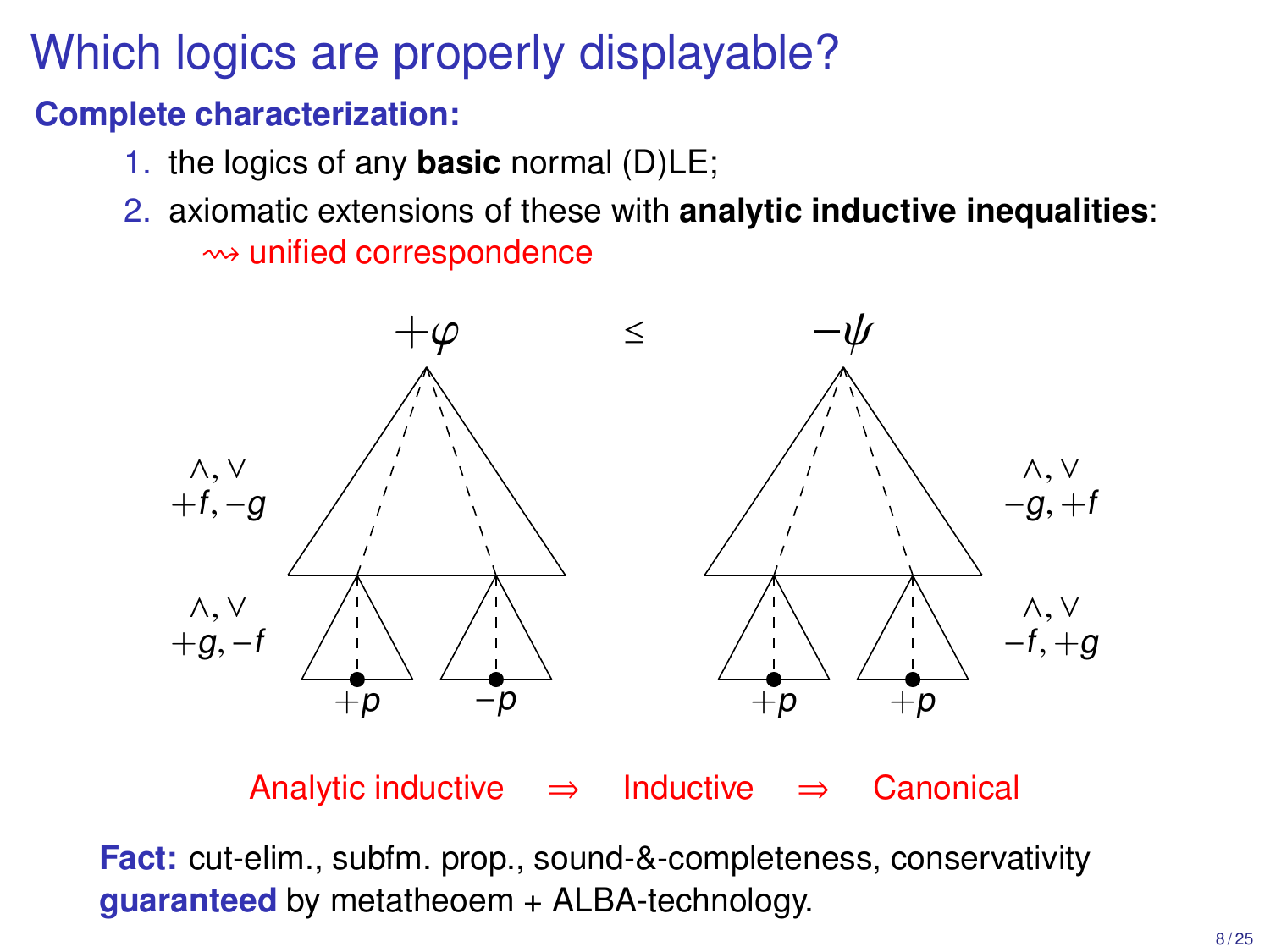## **Examples**

The definition of analytic inductive inequalities is uniform in each signature.

 $\blacktriangleright$  Analytic inductive axioms

 $(A \rightarrow B) \vee (B \rightarrow A)$ 

$$
(\Diamond A \to \Box B) \to \Box (A \to B)
$$

 $\blacktriangleright$  Sahlqvist but non-analytic axioms

$$
A \to \Diamond \Box A
$$

$$
(\Box A \to \Diamond B) \to (A \to B)
$$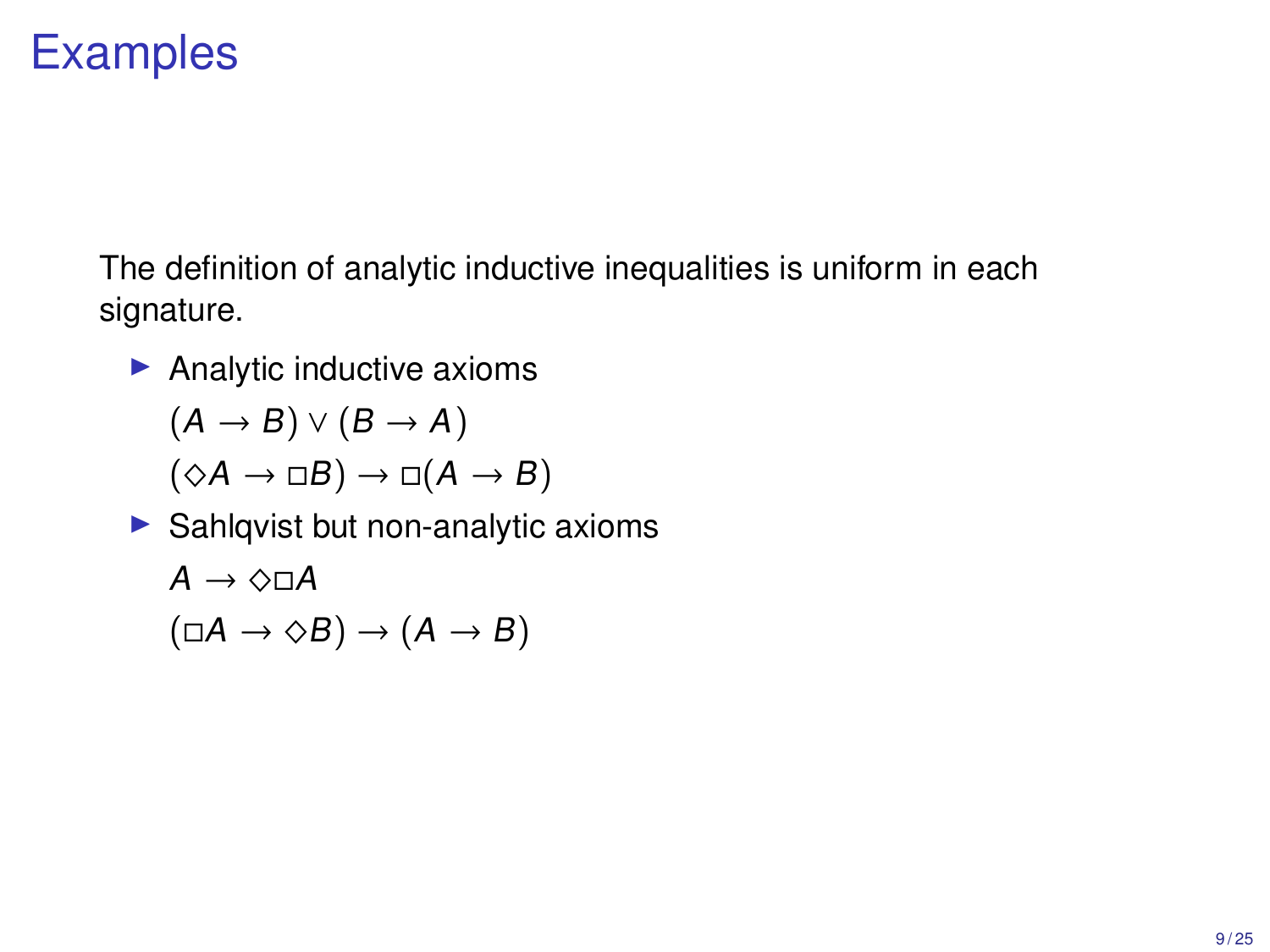#### Structural and logical language

In the (display calculi) literature, the following language for capturing classical logic is often considered:

formulas  $A ::= p | 1 | 0 | A \wedge A | A \vee A | A \supset A | (A \subset A) | \neg A$ structures  $X ::= A | I | X; X | (X > X) | *X$ 

Notice that logical connectives are often called operational, and structural connectives are often interpreted positionally (like Gentzen's comma):

| structural connectives |  |  |  |  |  |  |  |
|------------------------|--|--|--|--|--|--|--|
| logical connectives    |  |  |  |  |  |  |  |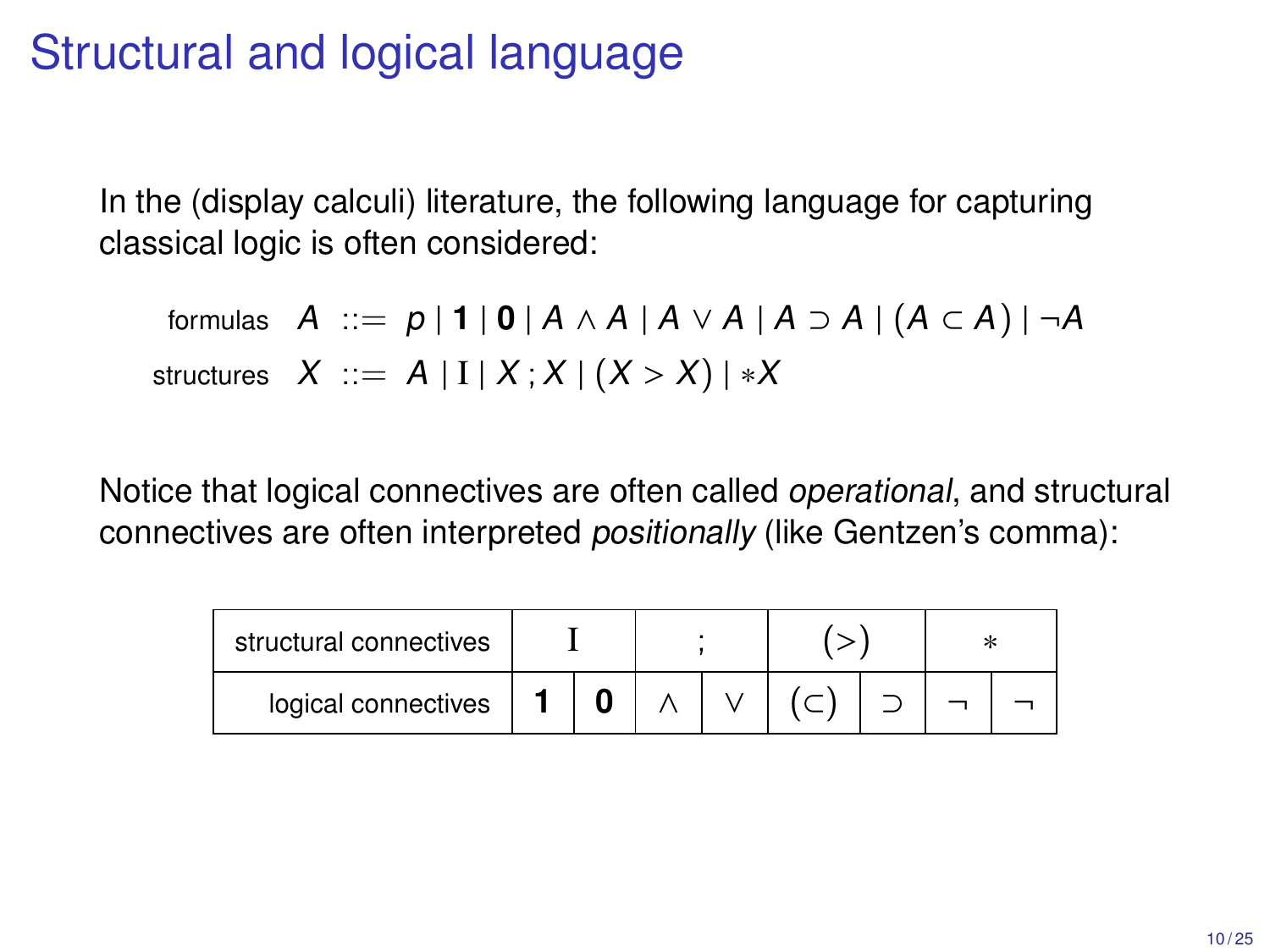Any choice of language at the structural level is acceptable, provided that the display property is provable.

E.g. we can expand the structural language to a **fully residuated language**. This option is always:

- **Example 1** available, because we can always consider **canonical extensions** as the 'natural' algebraic semantics of display calculi;
- $\triangleright$  safe, because we can always show that the expansion is **conservative** via a general semantic argument.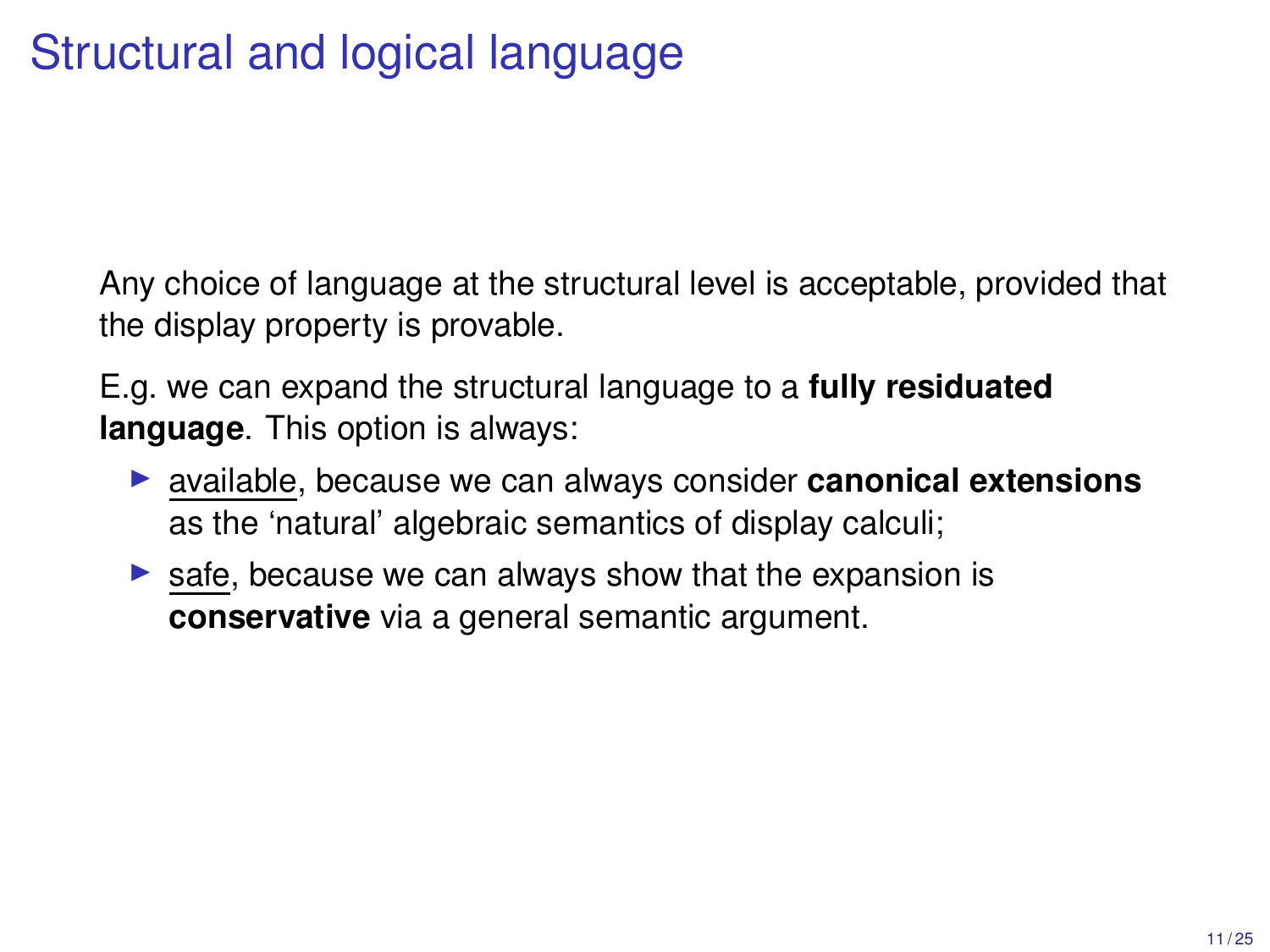Łukasiewicz operators: basic properties

normal binary diamond normal binary box

.

$$
A \odot 0 = 0
$$
  
\n
$$
(A \vee B) \odot C = (A \odot C) \vee (B \odot C)
$$
  
\n
$$
0 \ominus A = 0
$$
  
\n
$$
A \ominus 1 = 0
$$
  
\n
$$
(A \vee B) \ominus C = (A \ominus C) \vee (B \ominus C)
$$
  
\n
$$
0 \ominus A = 1
$$
  
\n
$$
(A \vee B) \ominus C = (A \ominus C) \vee (B \ominus C)
$$
  
\n
$$
A \ominus (B \wedge C) = (A \ominus B) \vee (A \ominus C)
$$
  
\n
$$
(B \vee C) \rightarrow A = (B \rightarrow A) \wedge (C \rightarrow A)
$$

residuation

$$
A \odot B \leq C \quad \text{iff} \quad B \leq A \rightarrow C
$$
  

$$
C \leq B \oplus A \quad \text{iff} \quad C \ominus A \leq B
$$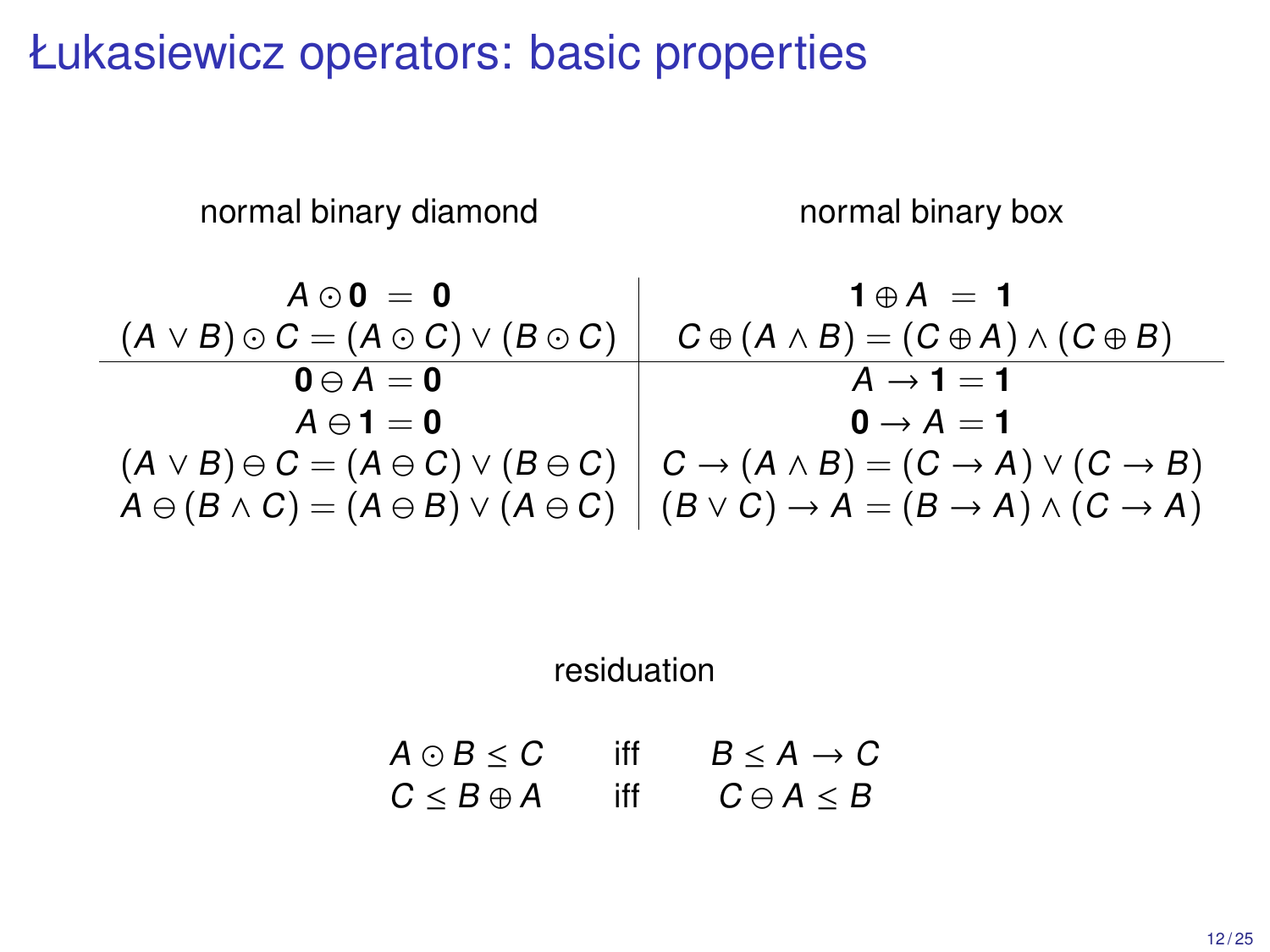## The basic language of D.Ł

We choose a fully residuated structural language and a one-to-one (non-positional) correspondence between structural and logical symbols:

formulas A ::= p

\n
$$
A \wedge A \mid A \vee A
$$
\n
$$
1 \mid 0
$$
\n
$$
A \odot A \mid A \oplus A \mid A \rightarrow A \mid A \ominus A \mid \neg A
$$
\nstructures X ::= A

\n
$$
X \hat{\wedge} X \mid X \check{\vee} X \mid X \check{\wedge} X \mid X \hat{\wedge} X
$$
\n
$$
\hat{\mathbf{i}} \mid \check{\mathbf{0}}
$$
\n
$$
X \hat{\wedge} X \mid X \check{\varphi} X \mid X \check{\rightarrow} X \mid X \hat{\varphi} X \mid \check{\neg} X
$$

|                        |        |              | additive | multiplicative      |        |         |                          |                   |              |   |                       |
|------------------------|--------|--------------|----------|---------------------|--------|---------|--------------------------|-------------------|--------------|---|-----------------------|
| structural connectives | $\sim$ | $\checkmark$ |          | $\hat{\phantom{a}}$ | $\sim$ | $\cdot$ | $\hat{\phantom{a}}$<br>Ĉ | $\checkmark$<br>⊕ | $\checkmark$ | ⌒ | $\tilde{\phantom{a}}$ |
| logical connectives    |        |              |          |                     |        |         | C                        | Æ                 |              | こ |                       |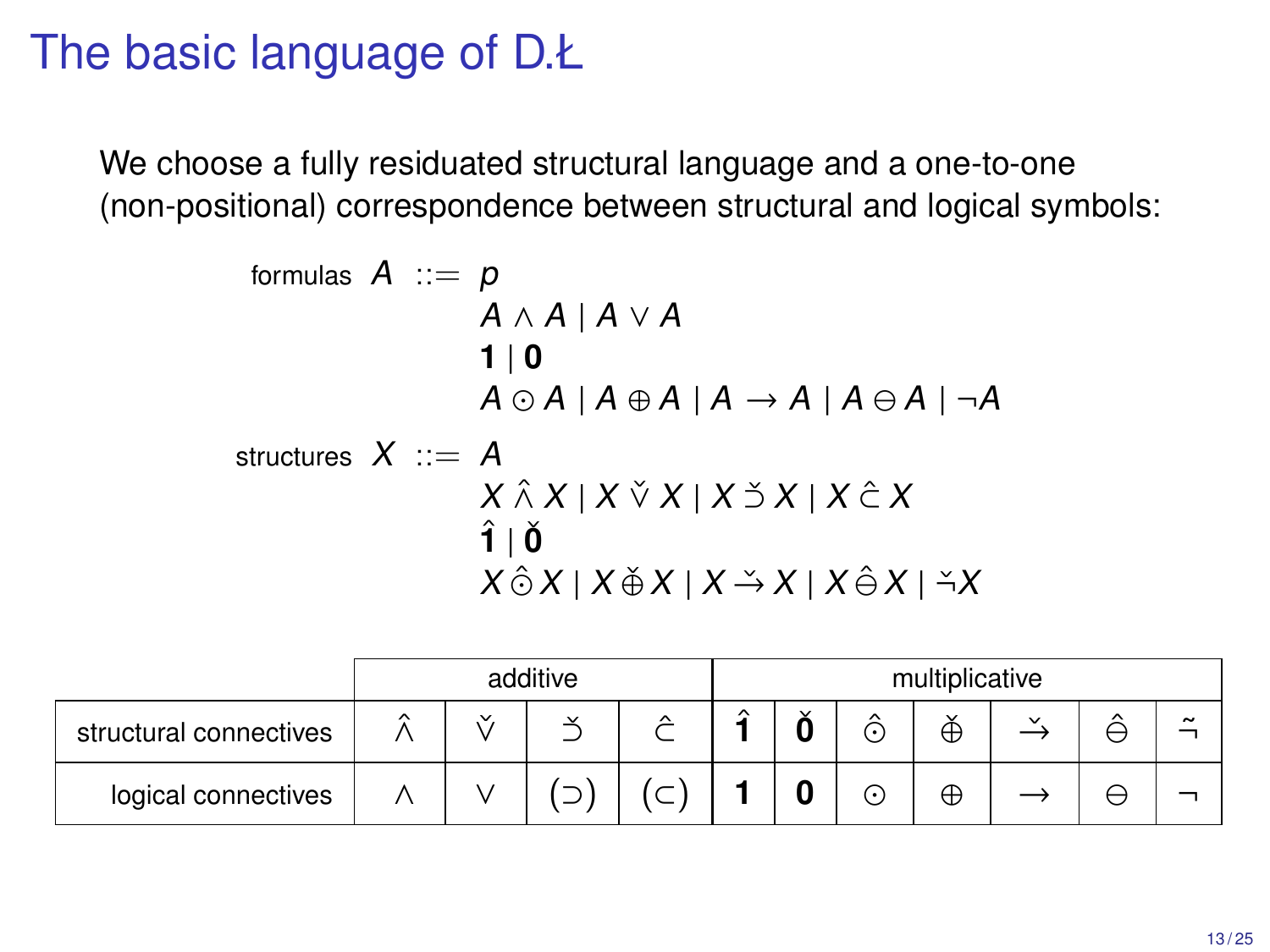#### $\Rightarrow$  is a preorder

 $\blacktriangleright$  Identity and Cut rules (preorder)

$$
\text{Id} \frac{}{p \Rightarrow p} \quad \frac{X \Rightarrow A \quad A \Rightarrow Y}{X \Rightarrow Y} \text{Cut}
$$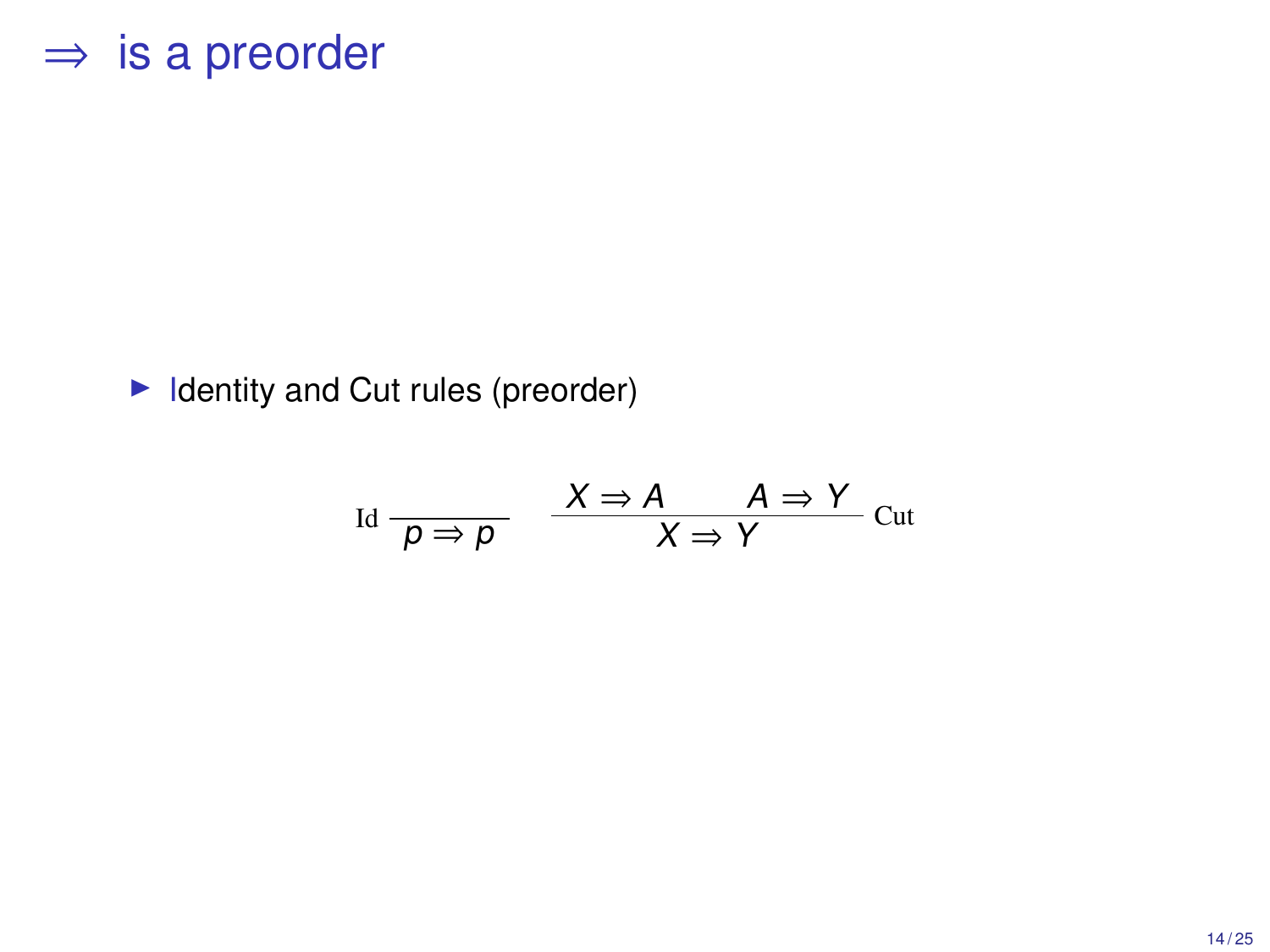## Three groups of rules - 1

**Display Postulates (adjunction/residuation/Galois connection)** 

| $X \hat{\odot} Y \Rightarrow Z$                                  | $Z \Rightarrow Y \& X$                                           |
|------------------------------------------------------------------|------------------------------------------------------------------|
| $Y \Rightarrow X \rightarrow Z$                                  | $Z \hat{\ominus} X \Rightarrow Y$                                |
| $\tilde{\neg} X \Rightarrow Y$<br>$\tilde{\neg} Y \Rightarrow X$ | $X \Rightarrow \tilde{\neg} Y$<br>$Y \Rightarrow \tilde{\neg} X$ |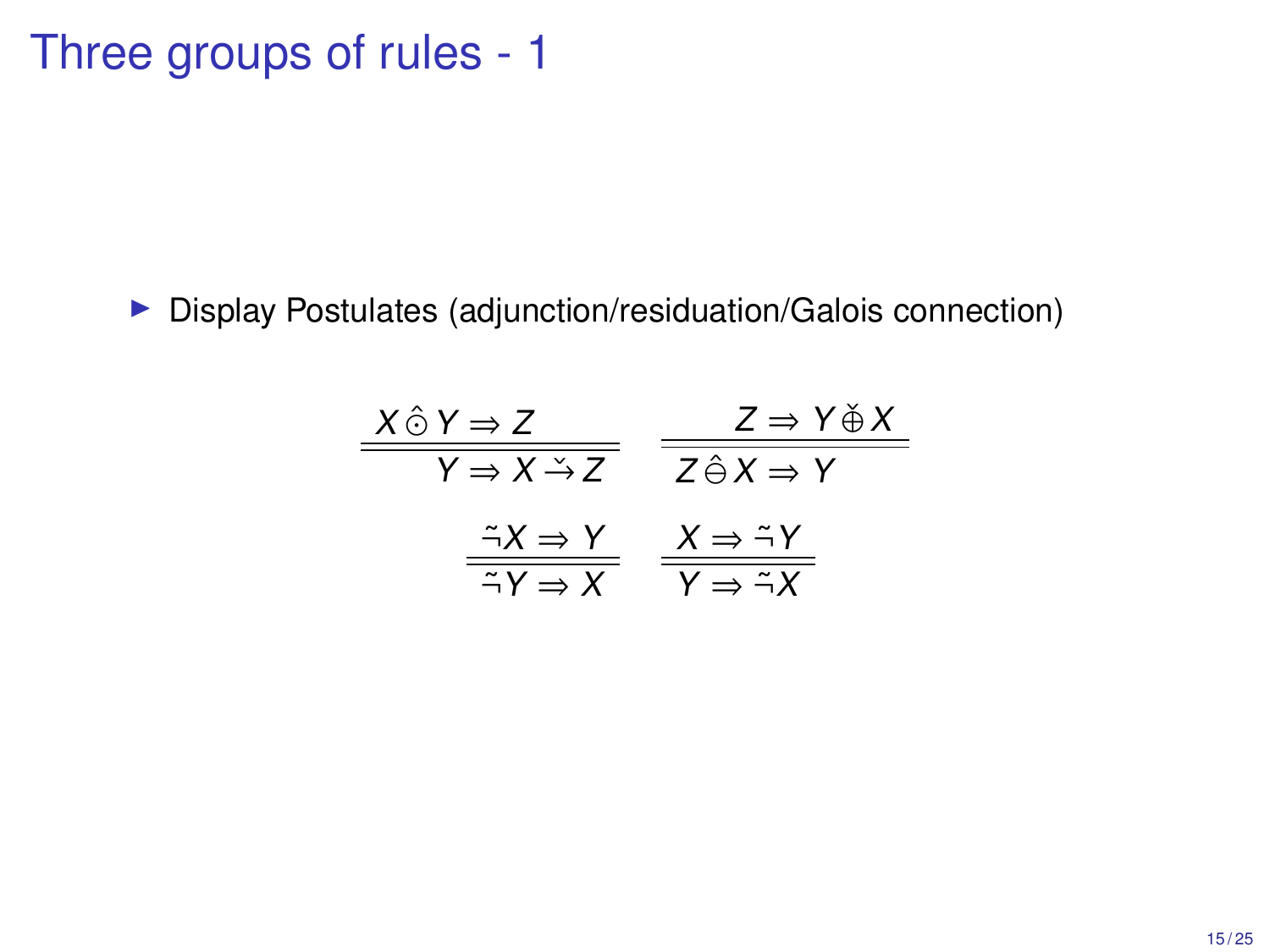#### Three groups of rules - 2

 $\blacktriangleright$  Logical Rules (arity and tonicity)

$$
\frac{A \hat{\odot} B \Rightarrow X}{A \odot B \Rightarrow X} \quad \frac{X \Rightarrow A \qquad Y \Rightarrow B}{X \hat{\odot} Y \Rightarrow A \odot B}
$$
\n
$$
\frac{A \Rightarrow X \qquad B \Rightarrow Y}{A \oplus B \Rightarrow X \oplus Y} \quad \frac{X \Rightarrow A \oplus B}{X \Rightarrow A \oplus B}
$$
\n
$$
\frac{X \Rightarrow A \qquad B \Rightarrow Y}{A \rightarrow B \Rightarrow X \stackrel{\sim}{\rightarrow} Y} \quad \frac{X \Rightarrow A \stackrel{\sim}{\rightarrow} B}{X \Rightarrow A \rightarrow B}
$$
\n
$$
\frac{B \Rightarrow Y \qquad X \Rightarrow A}{Y \hat{\ominus} X \Rightarrow B \oplus A} \quad \frac{B \hat{\ominus} A \Rightarrow X}{B \ominus A \Rightarrow X}
$$
\n
$$
\frac{\therefore A \Rightarrow X}{\neg A \Rightarrow X} \quad \frac{X \Rightarrow \stackrel{\sim}{\rightarrow} A}{X \Rightarrow \neg A}
$$
\n
$$
\frac{X \Rightarrow \check{0}}{\varphi \Rightarrow \check{0}} \quad \frac{\hat{1} \Rightarrow X}{X \Rightarrow 0} \quad \frac{\hat{1} \Rightarrow X}{1 \Rightarrow X} \quad \frac{\hat{1} \Rightarrow X}{\hat{1} \Rightarrow 1}
$$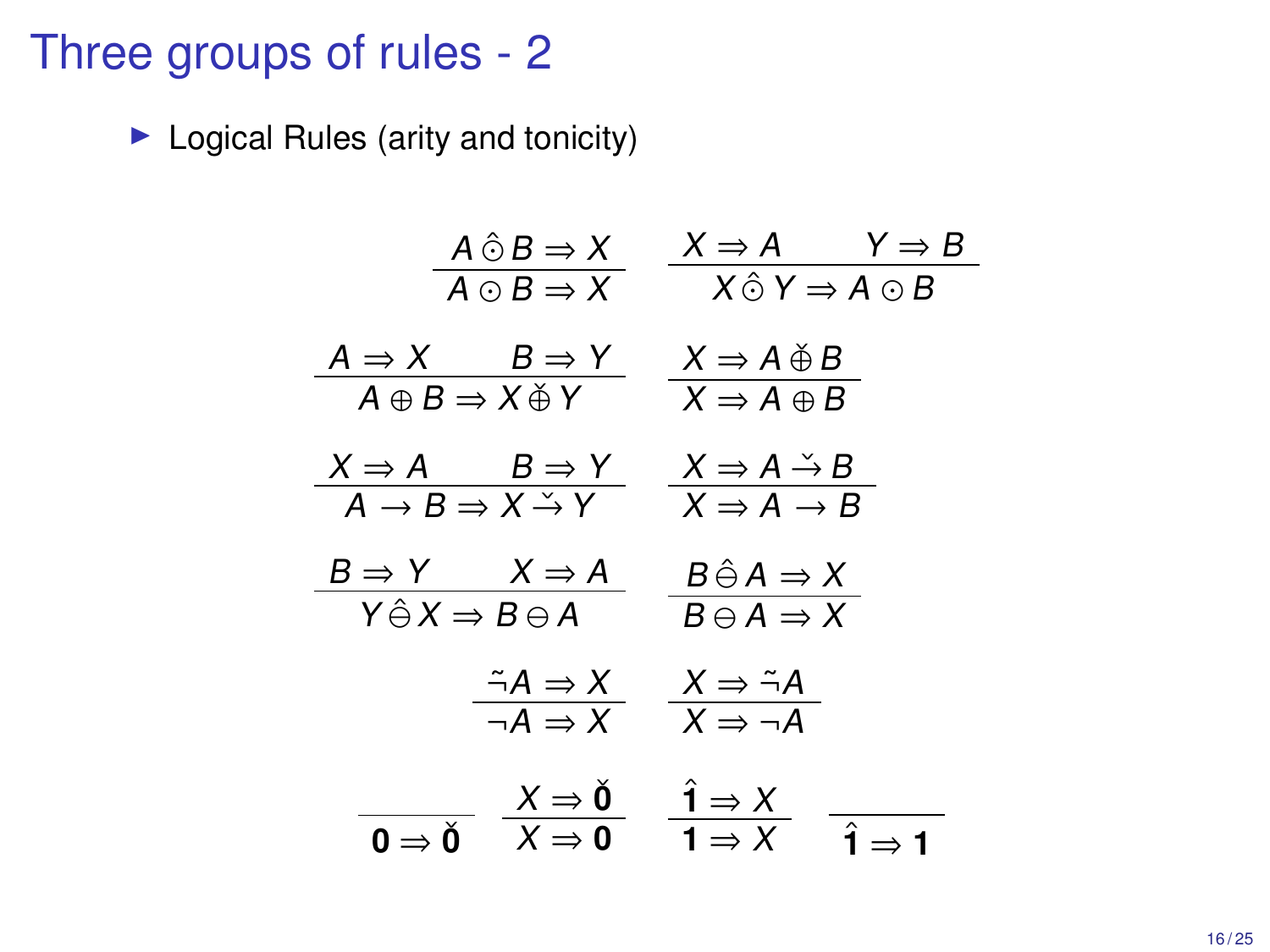#### Three groups of rules - 3

 $\blacktriangleright$  Structural Rules  $w \xrightarrow{X \Rightarrow Y}$  $X \hat{\odot} Z \Rightarrow Y$  $\frac{X \Rightarrow Y}{\frac{X}{X} + \frac{X}{Y}}$  w  $X \Rightarrow Y \check{\oplus} Z$ e  $\frac{X \hat{\odot} Y \Rightarrow Z}{Y \hat{\odot} X \Rightarrow Z}$  $\frac{Z \rightarrow X \& Y}{Z \rightarrow X \times Y}$  e  $Z \Rightarrow Y \check{\oplus} X$ a  $\frac{(X \hat{\odot} Y) \hat{\odot} Z \Rightarrow W}{X \hat{\odot} (Y \hat{\odot} Z) \Rightarrow W}$  $W \Rightarrow (X \oplus Y) \oplus Z$ <br>  $W \Rightarrow X \oplus (Y \oplus Z)$ <sup>a</sup>  $z \to \frac{X \Rightarrow Y}{\neg \neg X \Rightarrow Y}$  $\frac{X \Rightarrow Y}{\tilde{\neg} Y \Rightarrow \tilde{\neg} X}$  cont  $\frac{X \Rightarrow Y}{X \Rightarrow \tilde{\neg} \tilde{\neg} Y}$   $\tilde{\neg} \tilde{\neg}$  $\tilde{\neg}$   $\frac{Z \Rightarrow X \check{\oplus} Y}{\tilde{\neg} X \hat{\odot} Z \Rightarrow Y}$  $\frac{X \hat{\odot} Y \Rightarrow Z}{Y \Rightarrow X \check{\oplus} Z}$  $X \Rightarrow Z$   $W \Rightarrow Y$  pre  $\hat{\mathbf{1}} \Rightarrow (X \stackrel{?}{\rightarrow} Y) \vee (W \stackrel{?}{\rightarrow} Z)$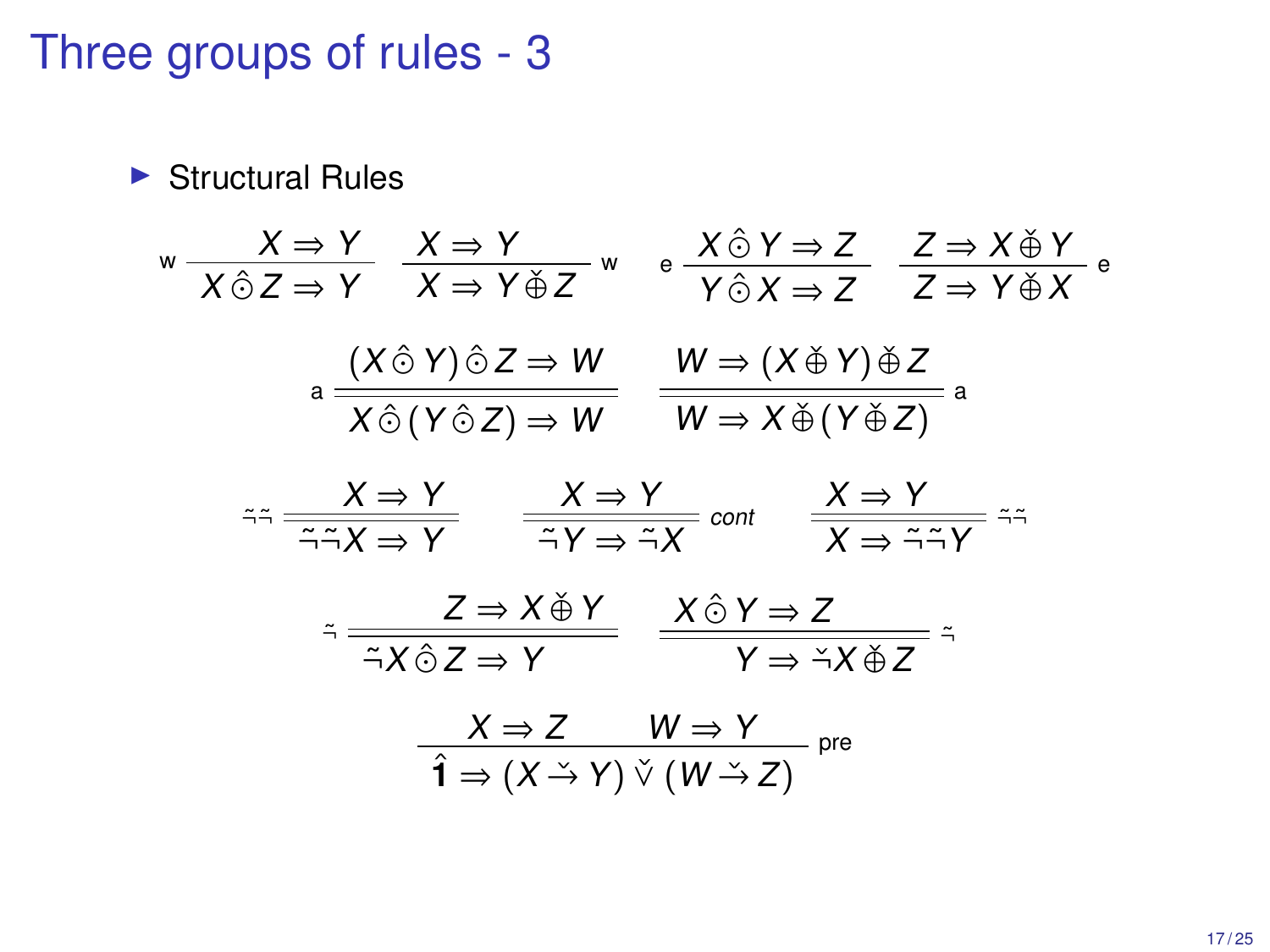## Uniformity and modularity

Łukasiewicz can be presented as the (exponential-free fragment of) affine linear logic expanded with  $\ominus$  + lattice distributivity + prelinearity + Ł3.

This presentation charts Łukasiewicz logic as sub-structural logic in a modular way, where all axioms are analytic-inductive but  $\angle 3$ .

Prelinearity is derivable using the ALBA-generated structural rule pre:

$$
\frac{A \Rightarrow A \qquad B \Rightarrow B}{1 \Rightarrow (A \xrightarrow{+} B) \vee (A \xrightarrow{+} B)}
$$
pre  
\n
$$
\frac{1 \Rightarrow (A \xrightarrow{+} B) \vee (A \xrightarrow{+} B)}{1 \Rightarrow (A \xrightarrow{+} B)}
$$
\n
$$
\frac{1 \hat{\ominus} (A \xrightarrow{+} B) \Rightarrow A \xrightarrow{+} B}{1 \Rightarrow (A \xrightarrow{+} B) \vee (A \xrightarrow{+} B)}
$$
\n
$$
\frac{1 \Rightarrow (A \xrightarrow{+} B) \vee (A \xrightarrow{+} B)}{1 \Rightarrow (A \xrightarrow{+} B) \vee (A \xrightarrow{+} B)}
$$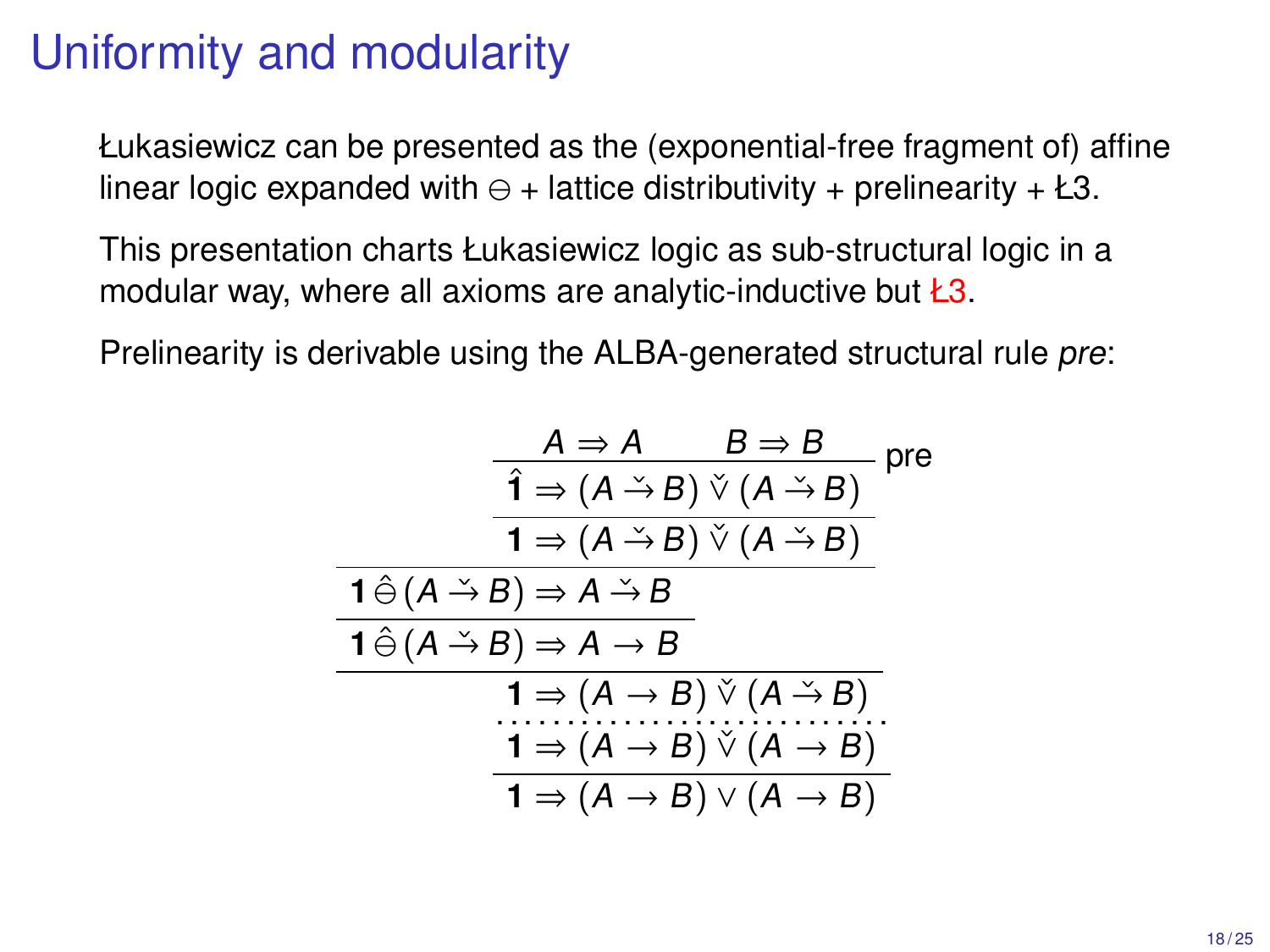Łukasiewicz operators: additional properties

regular binary box regular binary diamond

$$
\frac{(A \land B) \odot C = (A \odot C) \land (B \odot C)}{(A \land B) \ominus C = (A \ominus C) \land (B \ominus C)} \quad \frac{C \oplus (A \lor B) = (C \oplus A) \lor (C \oplus B)}{A \rightarrow (B \lor C) = (A \rightarrow B) \lor (A \rightarrow C)}
$$
\n
$$
C \ominus (A \lor B) = (A \ominus C) \land (B \ominus C) \quad (B \land C) \rightarrow A = (B \rightarrow A) \lor (C \rightarrow A)
$$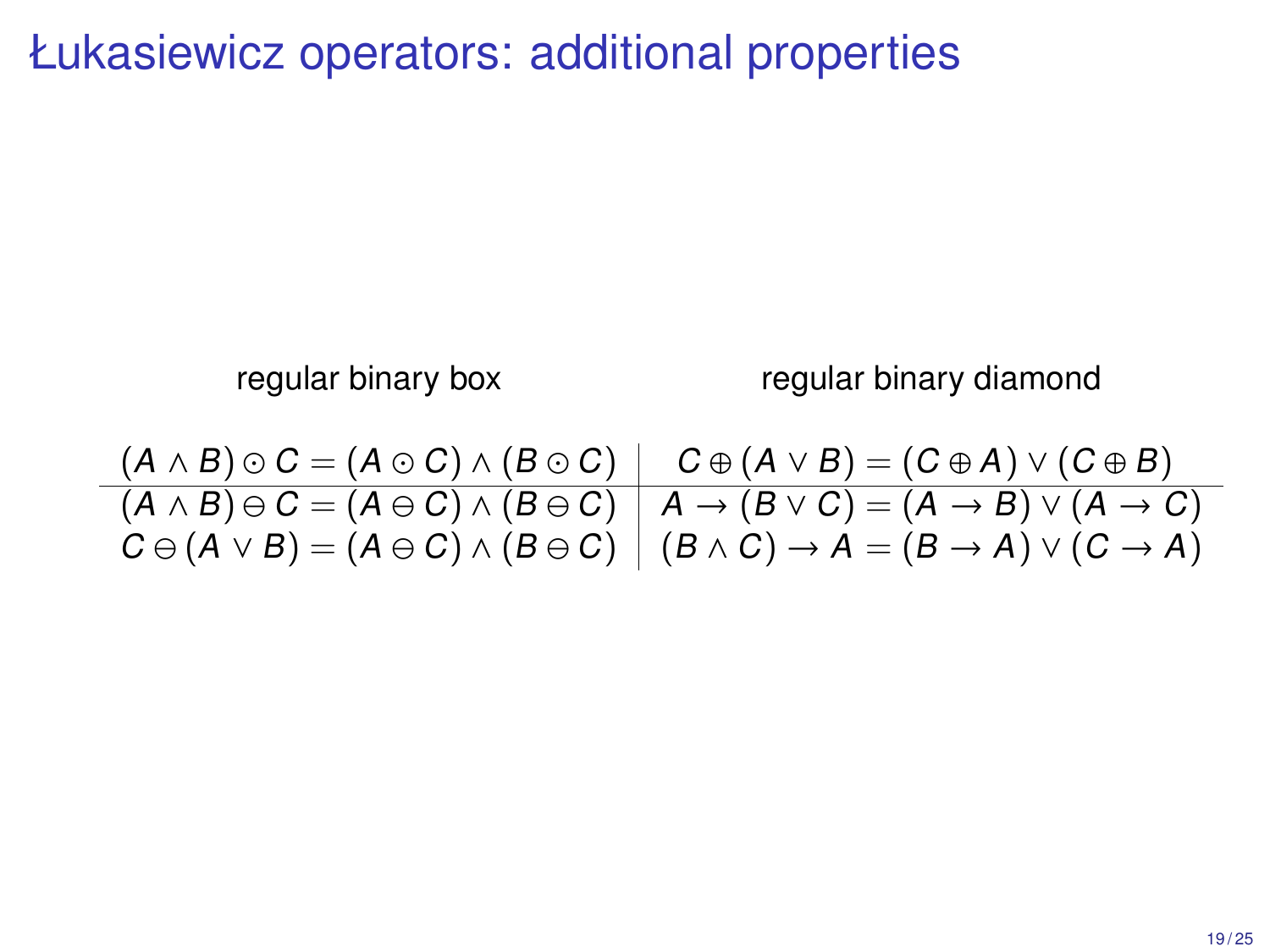#### The full language and calculus D.Ł

We expand the language of D.Ł with the following structural symbols:

 $\check{\odot}$ ,  $\hat{\oplus}$ ,  $\check{\ominus}$ ,  $\hat{\ominus}$ ,

We extend D.Ł the following rules:

 $\blacktriangleright$  Display Postulates

$$
\frac{X \hat{\oplus} Y \Rightarrow Z}{X \Rightarrow Z \check{\ominus} Y} \quad \frac{Z \Rightarrow Y \check{\odot} X}{Y \hat{\rightarrow} Z \Rightarrow X}
$$

 $\blacktriangleright$  Logical Rules

$$
\begin{array}{ccc}\nA \bigoplus B \Rightarrow X & X \Rightarrow A \bigcirc B \\
\hline\nA \oplus B \Rightarrow X & X \Rightarrow A \bigcirc B \\
\hline\nA \stackrel{\frown}{\rightarrow} B \Rightarrow X & X \Rightarrow B \bigcirc A \\
\hline\nA \rightarrow B \Rightarrow X & X \Rightarrow B \ominus A\n\end{array}
$$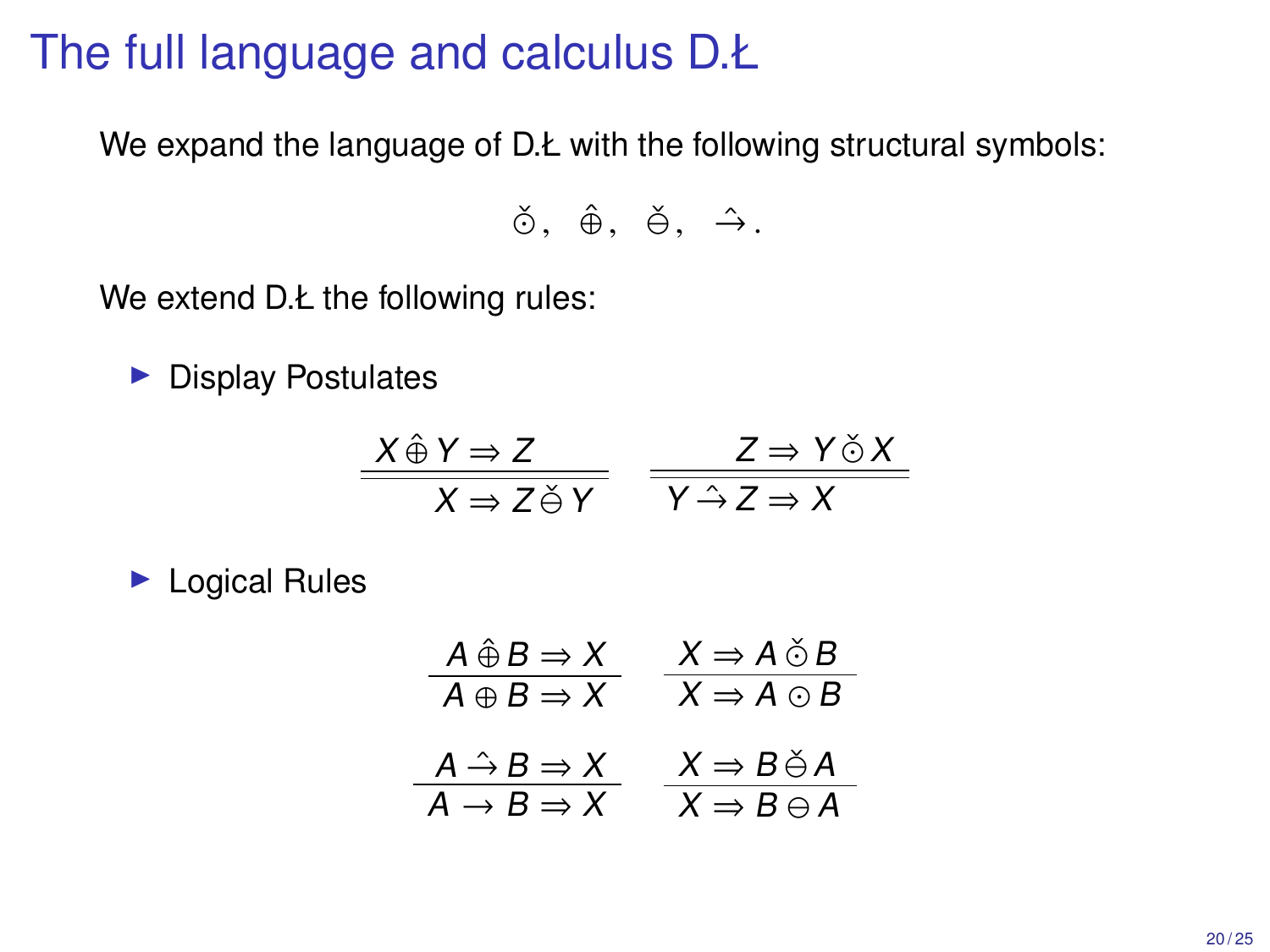#### Ł3 is sound and D.Ł has display property

We use ALBA (specialized to regular operators) to generate the rule Ł3:

$$
23 \frac{X_1 \Rightarrow Y_1}{(X_1 \stackrel{\smile}{\to} Y_2) \stackrel{\smile}{\to} X_2 \Rightarrow Y_1 \stackrel{\smile}{\vee} Y_3}{X_2 \Rightarrow Y_1 \stackrel{\smile}{\vee} Y_3}
$$

$$
k3 \frac{X_1 \Rightarrow Y_1 \qquad X_2 \Rightarrow Y_2 \qquad X_2 \Rightarrow Y_3}{(X_1 \hat{\ominus} Y_2) \hat{\oplus} X_2 \Rightarrow Y_1 \check{\vee} Y_3}
$$

Modulo additional structural rules, we have  $(X_1 \stackrel{.}{\rightarrow} Y_2) \stackrel{.}{\rightarrow} X_2 = (X_1 \stackrel{.}{\ominus} Y_2) \stackrel{.}{\oplus} X_2.$ 

Assume  $x_1 \leq y_1, x_2 \leq y_2$  and  $x_2 \leq y_3$ . Then, the following hold:

- 1.  $(x_1 \ominus y_2) \oplus x_2 \leq y_3 \vee y_1$
- 2.  $x_2 \leq (y_3 \vee y_1) \oplus (x_1 \oplus y_2)$ ,
- 3.  $(x_1 \oplus y_2)$  ≤  $(y_3 \vee y_1) \oplus x_2$ .

Relativized display property: Every structure occurring in a D.Ł-derivable sequent is displayable.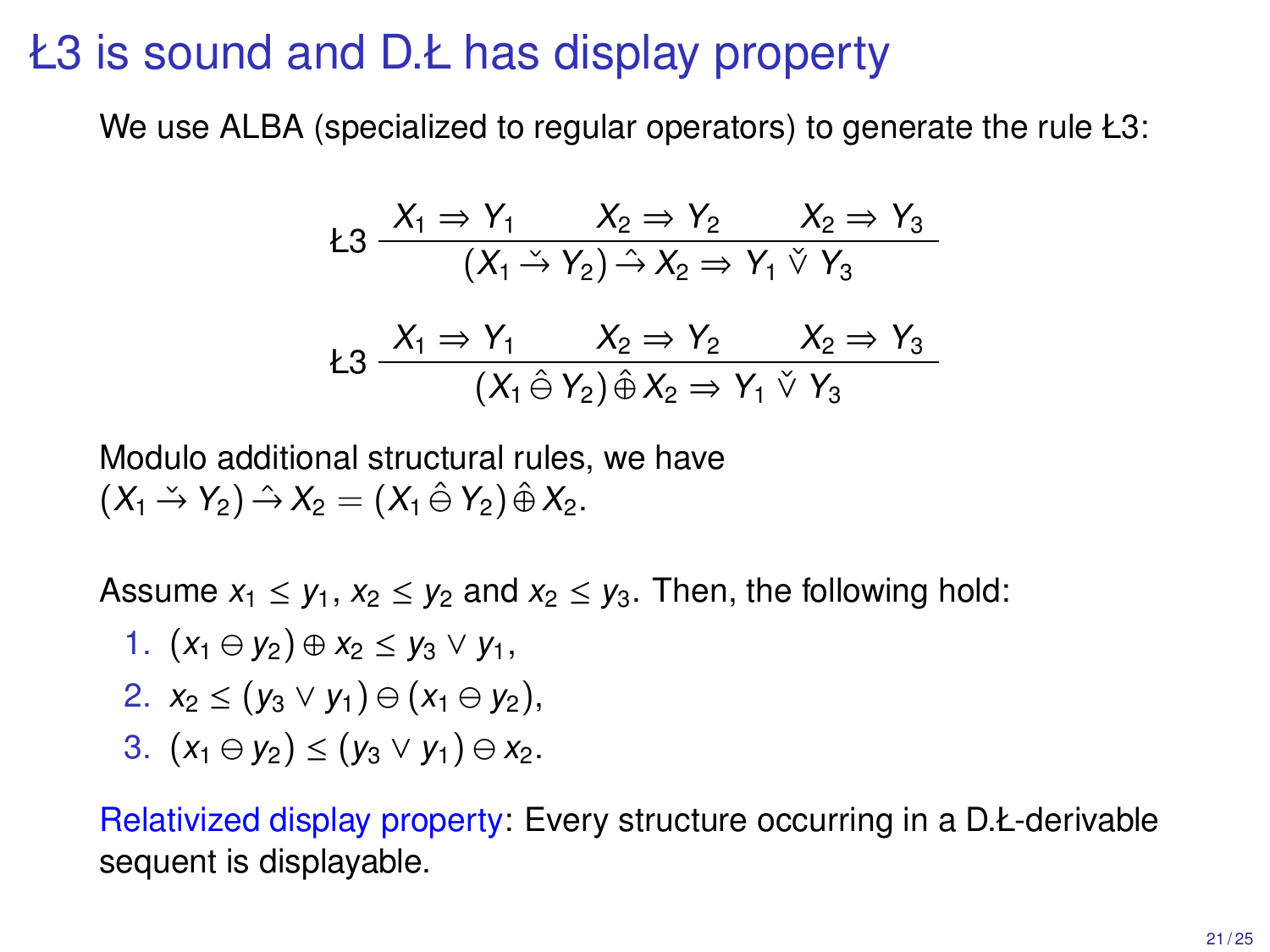#### Proof

If  $(x_1 \ominus y_2) = 0$  then the first two inequalities are equivalent to  $x_2 \leq y_1 \vee y_3$ , which follows from  $x_2 \leq y_3$  and the third is trivially true. So, let's assume that  $(x_1 \oplus y_2) > 0$ .

- 1. From  $(x_1 \ominus y_2) > 0$  and  $x_2 \le y_2$  it follows  $(x_1 \ominus y_2) \oplus x_2 \le x_1$  holds. Since  $x_1 \leq y_1$  it follows that  $x_1 \leq y_1 \vee y_3$  which implies that  $(x_1 \ominus y_2) \oplus x_2 \leq y_3 \vee y_1$  holds.
- 2. We work in cases.

 $(x_1 \ominus y_2) \oplus x_2 < 1$ : Then  $(x_1 \ominus y_2) \oplus x_2 = (x_1 \ominus y_2) + x_2$ . Therefore, from (1),  $(x_1 \oplus y_2) + x_2 < y_3 \vee y_1$ . Hence

$$
x_2 \le (y_3 \vee y_1) - (x_1 \ominus y_2) \le (y_3 \vee y_1) \ominus (x_1 \ominus y_2).
$$

 $(x_1 \ominus y_2) \oplus x_2 = 1$ : Since  $(x_1 \ominus y_2) \oplus x_2 \le x_1$  we have that  $x_1 = 1 = y_1$ . Then  $(y_3 \vee y_1) \ominus (x_1 \ominus y_2) = 1 \ominus (1 \ominus y_2) = y_2$ . Hence

$$
x_2 \le y_2 = (y_3 \vee y_1) \ominus (x_1 \ominus y_2).
$$

3. Finally,  $x_1 \leq y_3 \vee y_1$  and  $x_2 \leq y_2$  imply by the tonicity of  $\ominus$  that  $(x_1 \ominus y_2) \leq (y_3 \vee y_1) \ominus x_2.$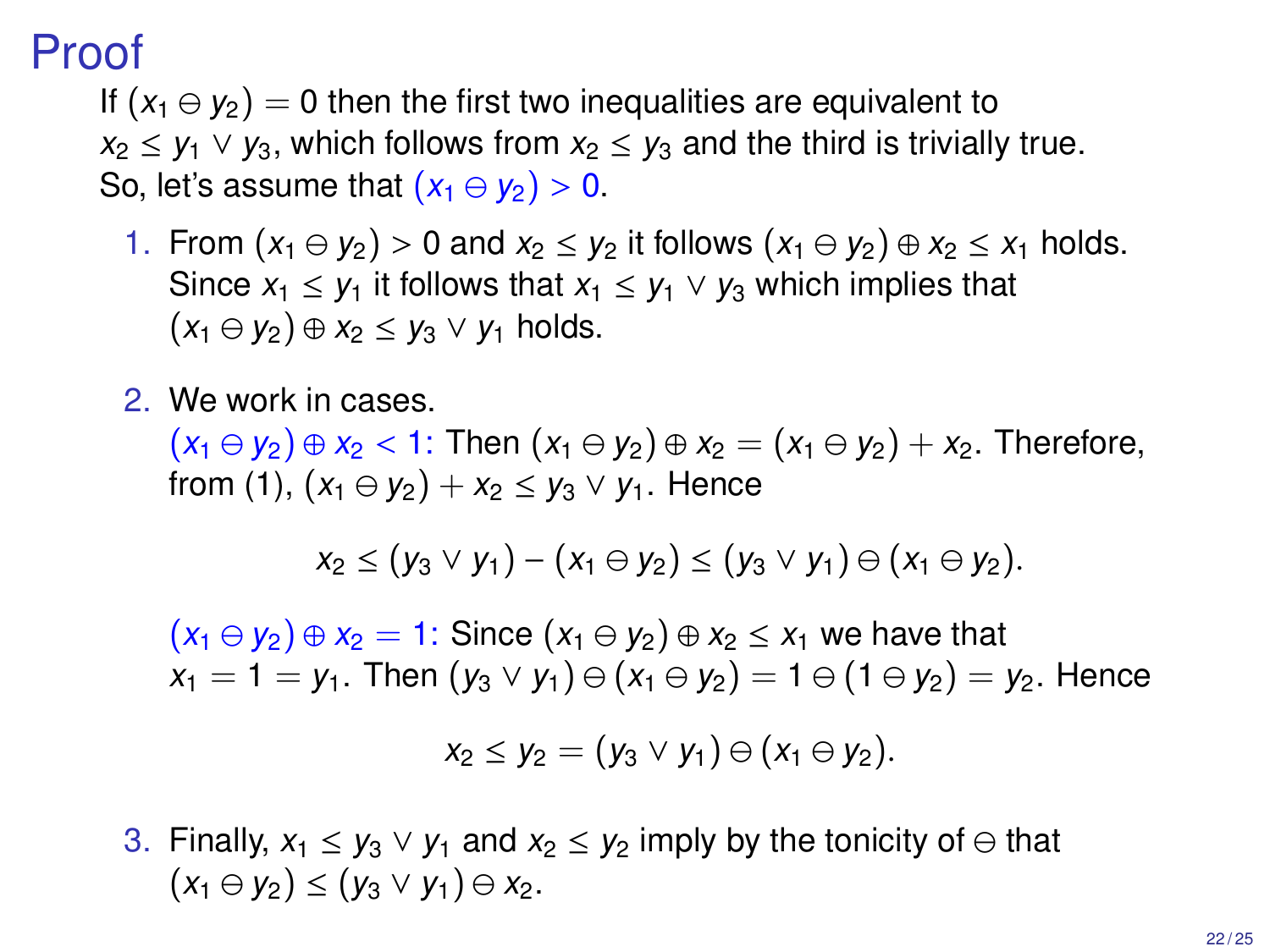# Deriving Ł3

$$
A \Rightarrow A \qquad B \Rightarrow B \qquad B \Rightarrow B
$$
\n
$$
\begin{array}{c}\n (A \hat{\ominus} B) \hat{\oplus} B \Rightarrow A \lor B \\
 \hline\n (A \hat{\ominus} B) \hat{\oplus} B \Rightarrow A \lor B \\
 \hline\n A \hat{\ominus} B \Rightarrow (A \lor B) \check{\ominus} B \\
 \hline\n A \ominus B \Rightarrow (A \lor B) \check{\ominus} B \\
 \hline\n (A \ominus B) \hat{\oplus} B \Rightarrow A \lor B \\
 \hline\n (A \ominus B) \oplus B \Rightarrow A \lor B \\
 \hline\n (A \ominus B) \oplus B \hat{\ominus} 1 \Rightarrow A \lor B \\
 \hline\n 1 \Rightarrow ((A \ominus B) \oplus B) \stackrel{\sim}{\rightarrow} (A \lor B) \\
 \hline\n 1 \Rightarrow ((A \ominus B) \oplus B) \rightarrow (A \lor B)\n \end{array}
$$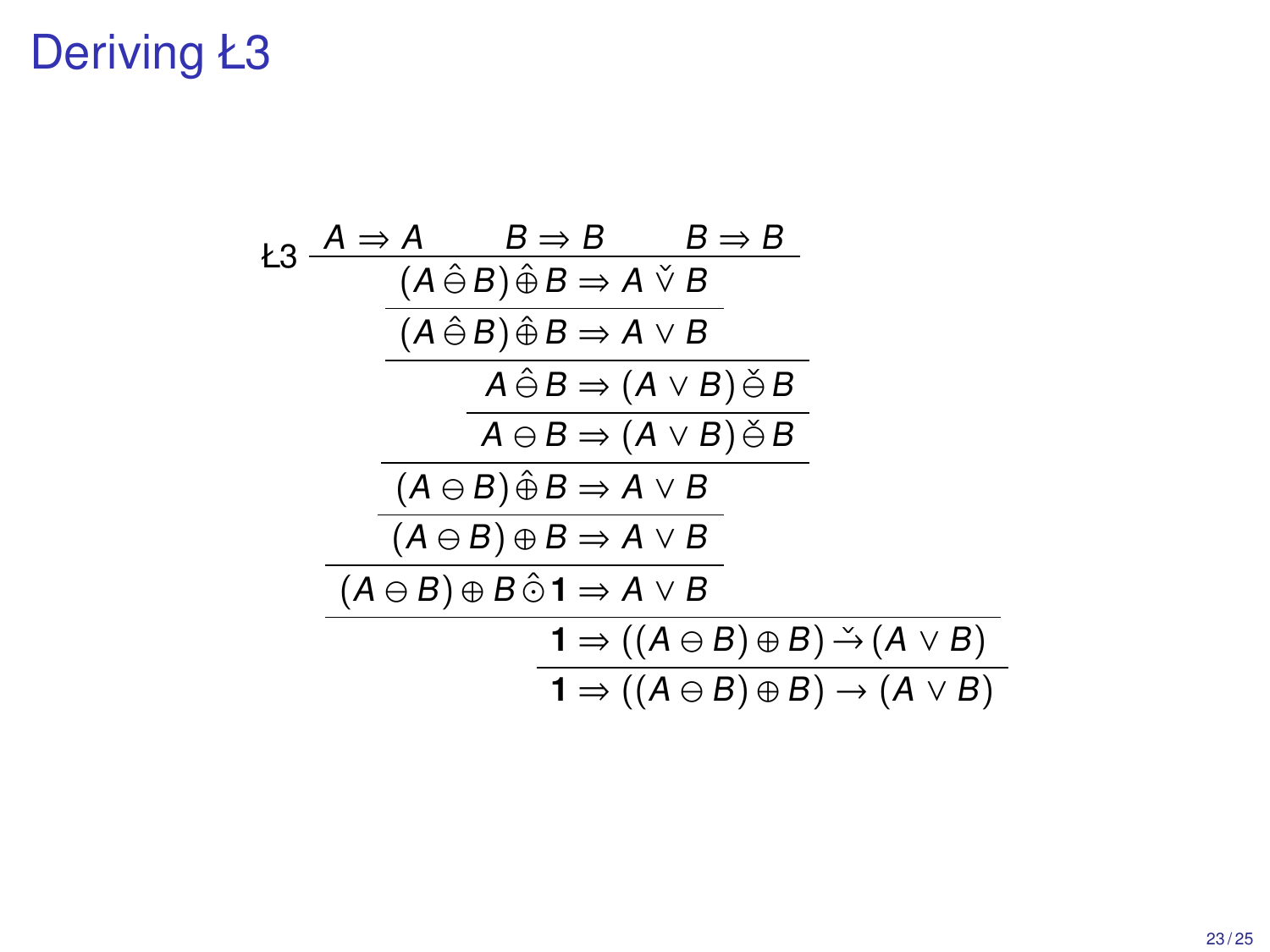#### **Conclusions**

- $\triangleright$  Generalize the Belnap's conditions defining (proper) display calculi (C6, C7 and C8) as to capture regular operators and show cut-eliminability in a principled way (and instantiate to D.Ł).
- $\triangleright$  Consider multi-type presentations of Łukasiewicz logic (e.g. the type of turnstiles is determined by the variables occurring in each sequent: cf. "First order logic properly displayed").